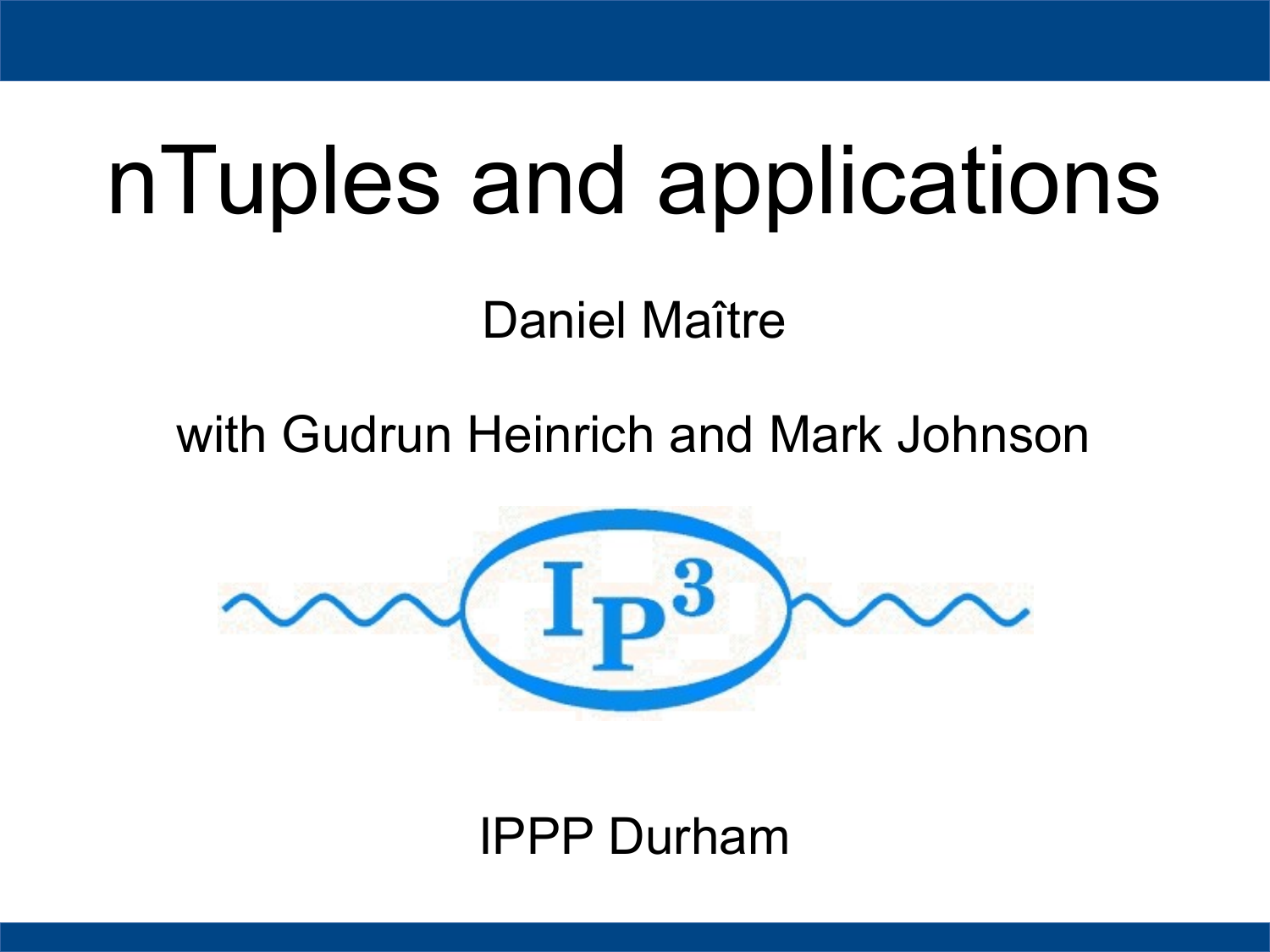

- nTuples
	- NLO
	- NNLO
- Strong coupling constant from high multiplicity processes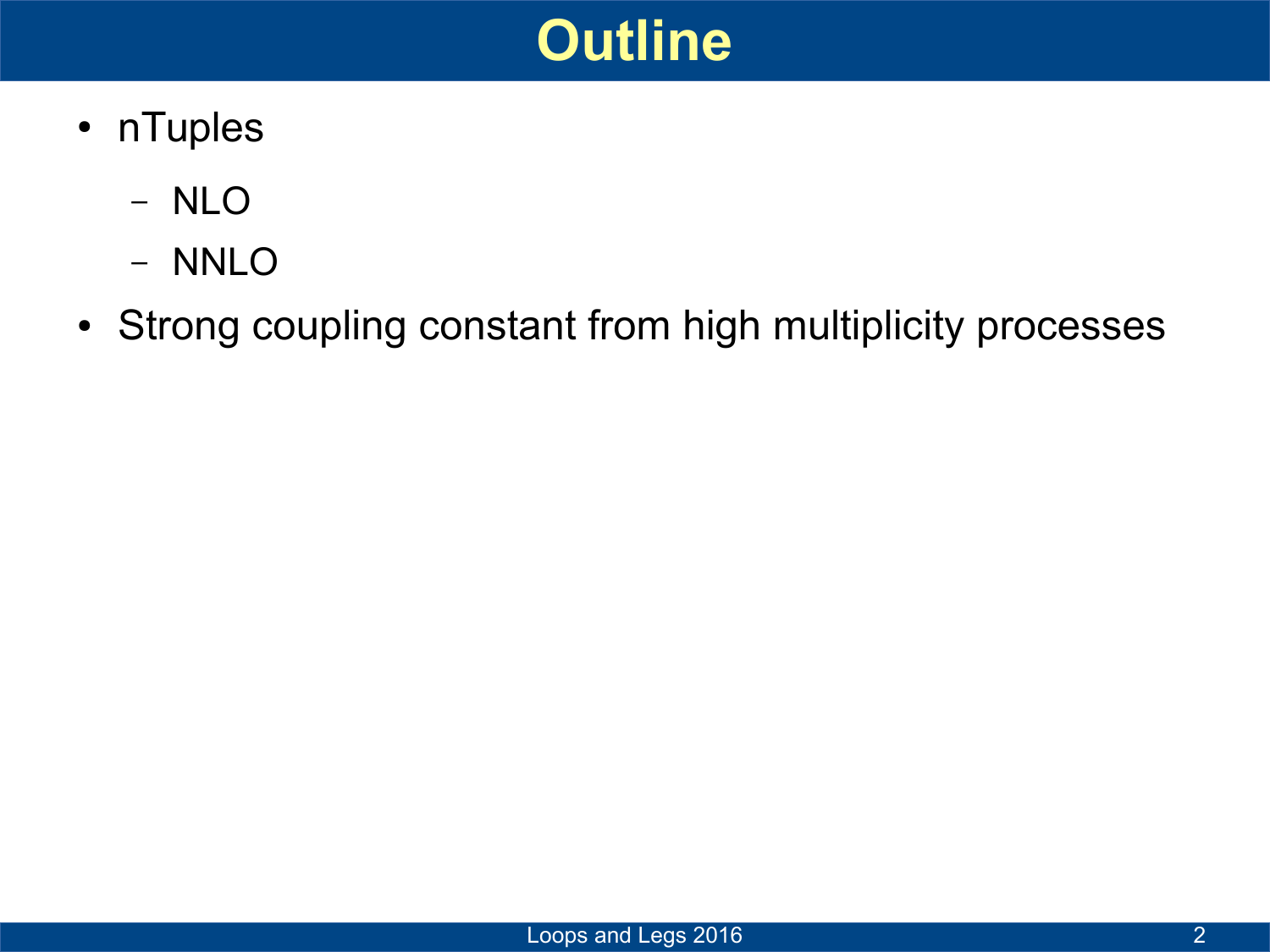#### **n-Tuple files [arXiv:1310.7439]**

- High multiplicity NLO calculations are computationally intensive
- $\bullet$  It would not be possible to rerun a high multiplicity W+jet calculation every time a new interesting observable comes up
- Matrix elements are expensive, while
	- Jet clustering
	- Observables
	- PDF evaluation

are relatively cheap

- Store each matrix element, PS point and the information necessary to change the factorisation and renormalisation scales in large files we call n-Tuple files
- We use ROOT file as storage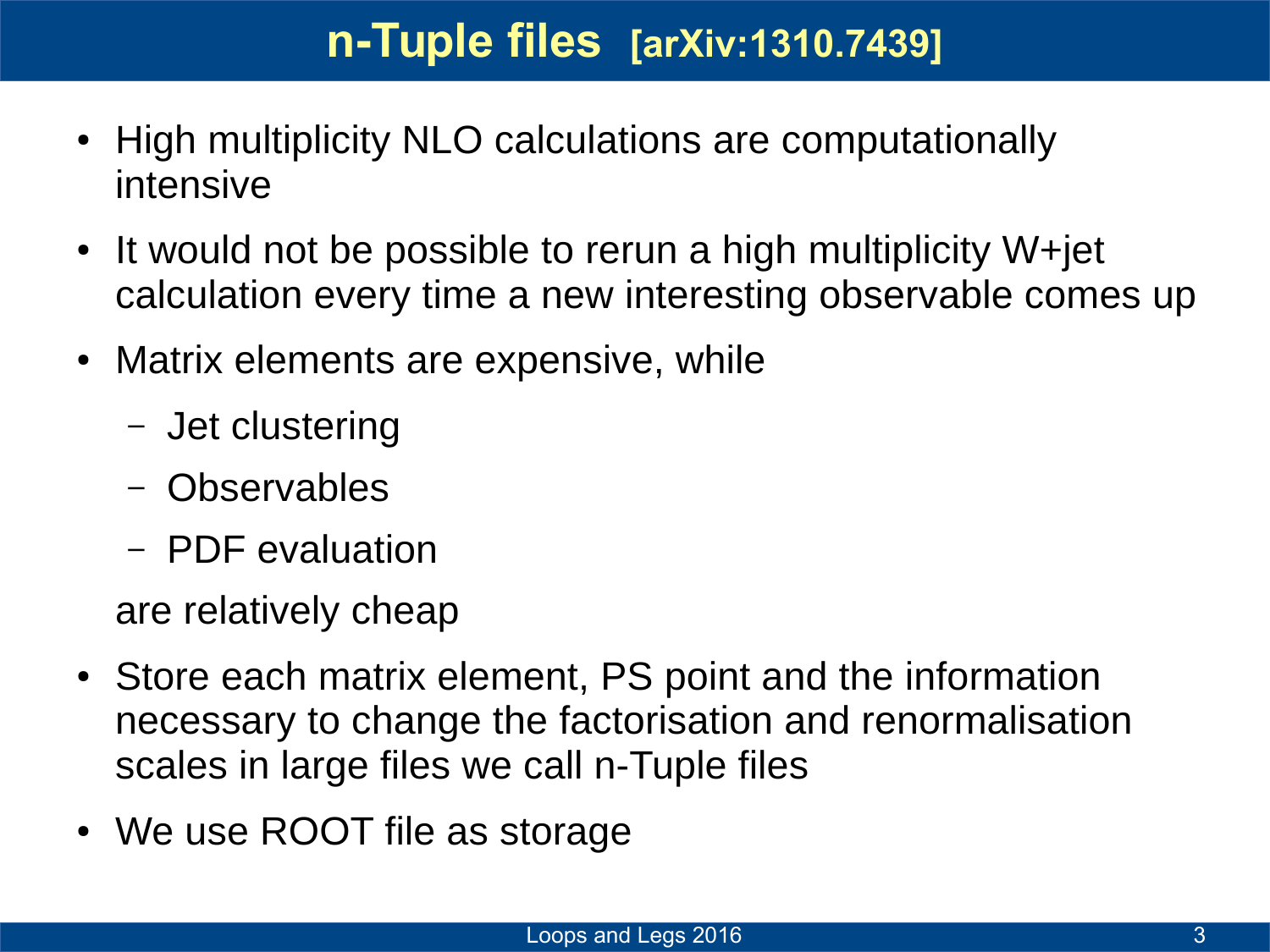- Advantages
	- One can change the analysis cuts, add observables
	- Cheap scale variation and PDF errors (otherwise extremely expensive)
	- Easy communication between theorists and experimenters
	- No need for specific know-how of the tool which produced the NLO calculation
	- Easier to "endorse" an event file than a program
- Disadvantage
	- Large files
	- Generation cuts need to be loose enough to accommodate many analysis  $\rightarrow$  efficiency cost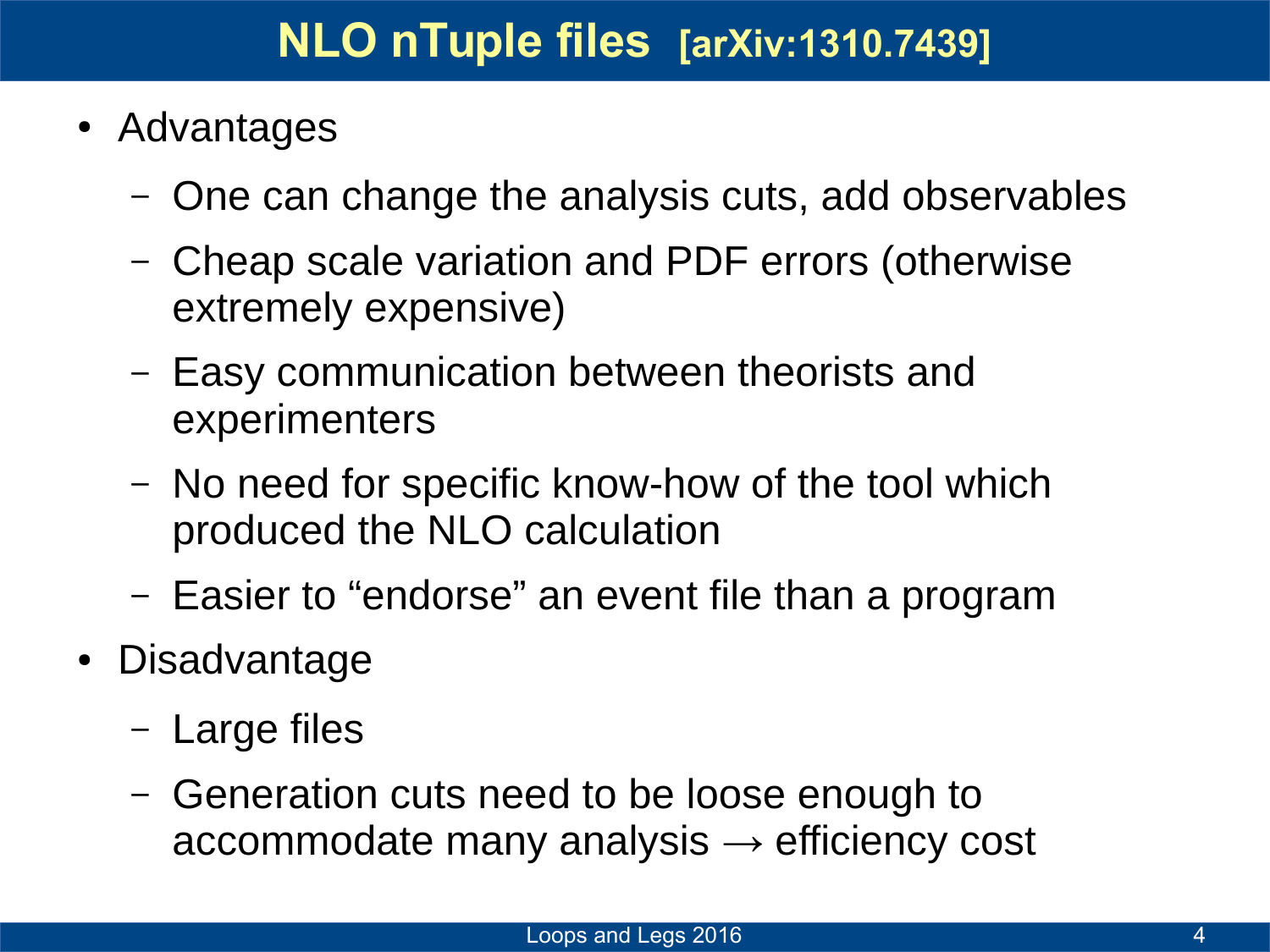#### **nTupleReader library [arXiv:1310.7439]**

- We provide a  $C++$  library to facilitate the use of the n-Tuple files
- Allows:
	- Change of factorisation and renormalisation scales
	- Change of pdf (from LHAPDF set), including error sets
- Has a Python interface
- Template for a customised implementation
- Available on hepforge

<https://blackhat.hepforge.org/trac/wiki/BlackHatSherpaNtuples>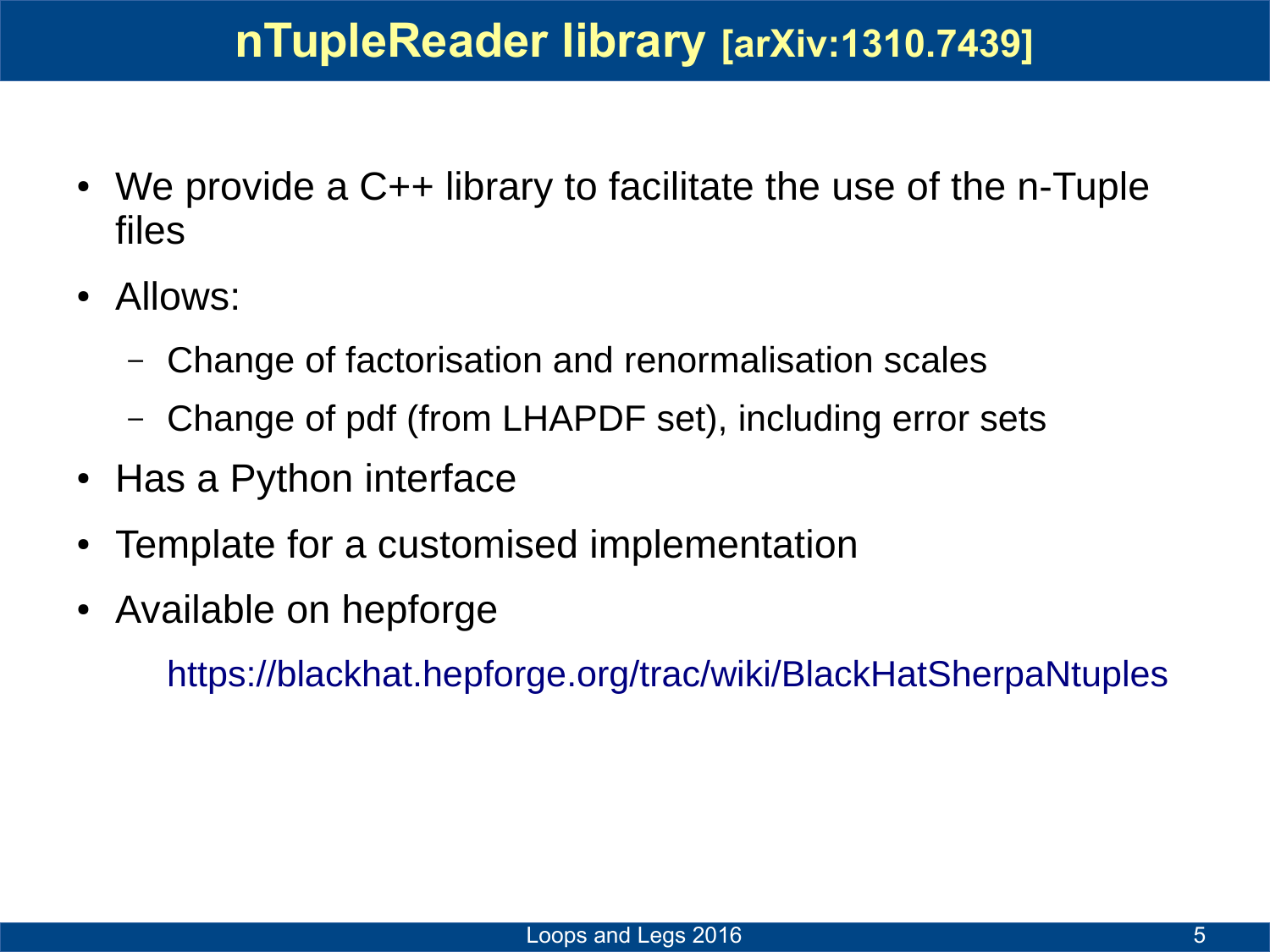#### **Rivet for NLO**

- Rivet is an analysis framework developed to facilitate the validation of MC with experimental data
- Many experimental analyses provide a Rivet analysis
- So far Rivet could not easily be used to analyse NLO predictions because correlated weights were not treated correctly. [Buckley,Grellscheid,Pollard,Schulz,Siegert]
- New version of Rivet will allow for the correct treatment of
	- Correlated events
	- Weight vectors (pdf errors)
- It will be easier to compare NLO predictions with data
- Test version on the Les Houches wiki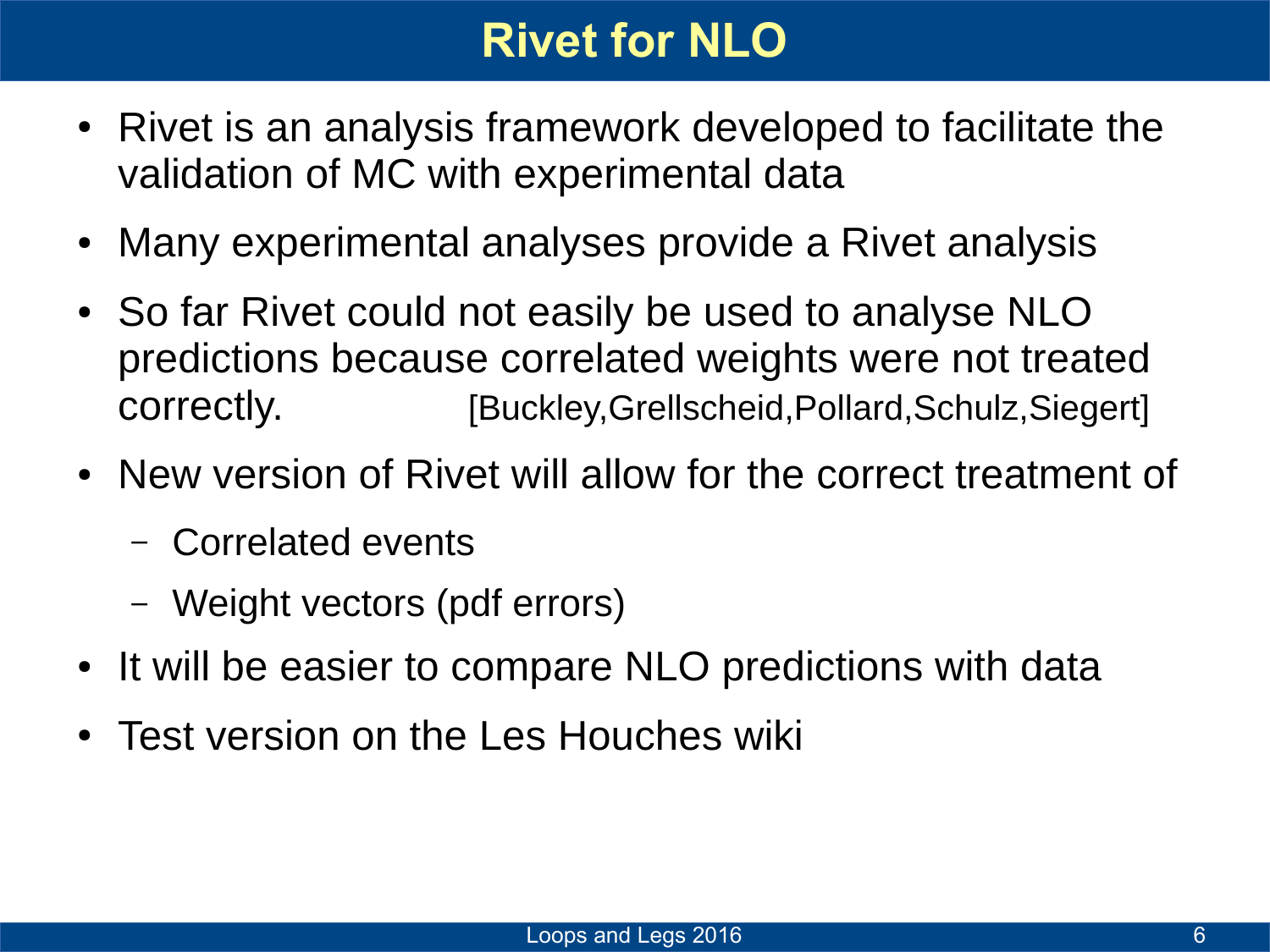#### **Analysis program**

- With the new features of Rivet nTuple files can be used as input for the analysis
- New nTupleReader library contain the necessary ingredients to integrate with these new features
- Allows to run
	- > analyse \
	- > RIVET ANALYSIS \
	- > nTupleFile1.root \
	- > nTuplesFile2.root...

int main(int argc,char \*argv[]){

 Rivet::AnalysisHandler rivet; Rivet.addAnalysis(argv[1]);

nTupleReader r;

```
for (int ii=2;ii<argc;ii++){
  r.addFile(argv[ii]);
}
```

```
 r.setPDF("CT10nlo.LHgrid");
r.setCMSEnergy(7000);
r.setColliderType(pp);
```

```
 while(r.nextEntry()){
 HepMC::GenEvent evt;
 r.setHepMC(evt);
 rivet.analyze(evt);
```

```
 rivet.setCrossSection(r.getCrossSection());
rivet.finalize();
rivet.writeData(std::string(argv[1])+".yoda");
```
}

}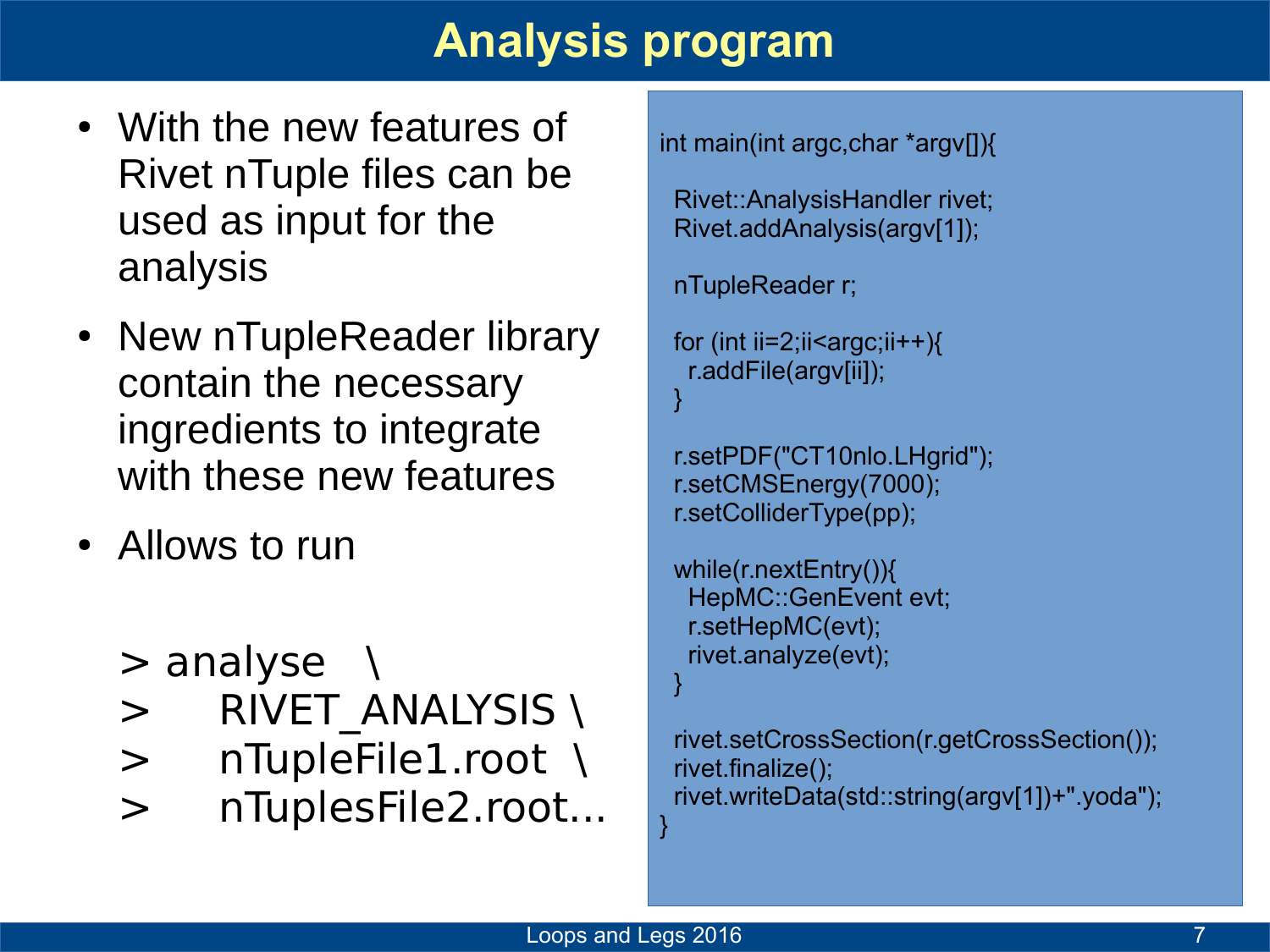# **nTuples for NNLO**

- nTuples have proven useful for NLO
- Can they be as useful for NNLO?
- Same advantages and same disadvantages but amplified:
	- Programs are more complex
	- Larger files:
		- Many more pieces in the calculation
		- More logarithm coefficients
- Main question: is the size reasonable?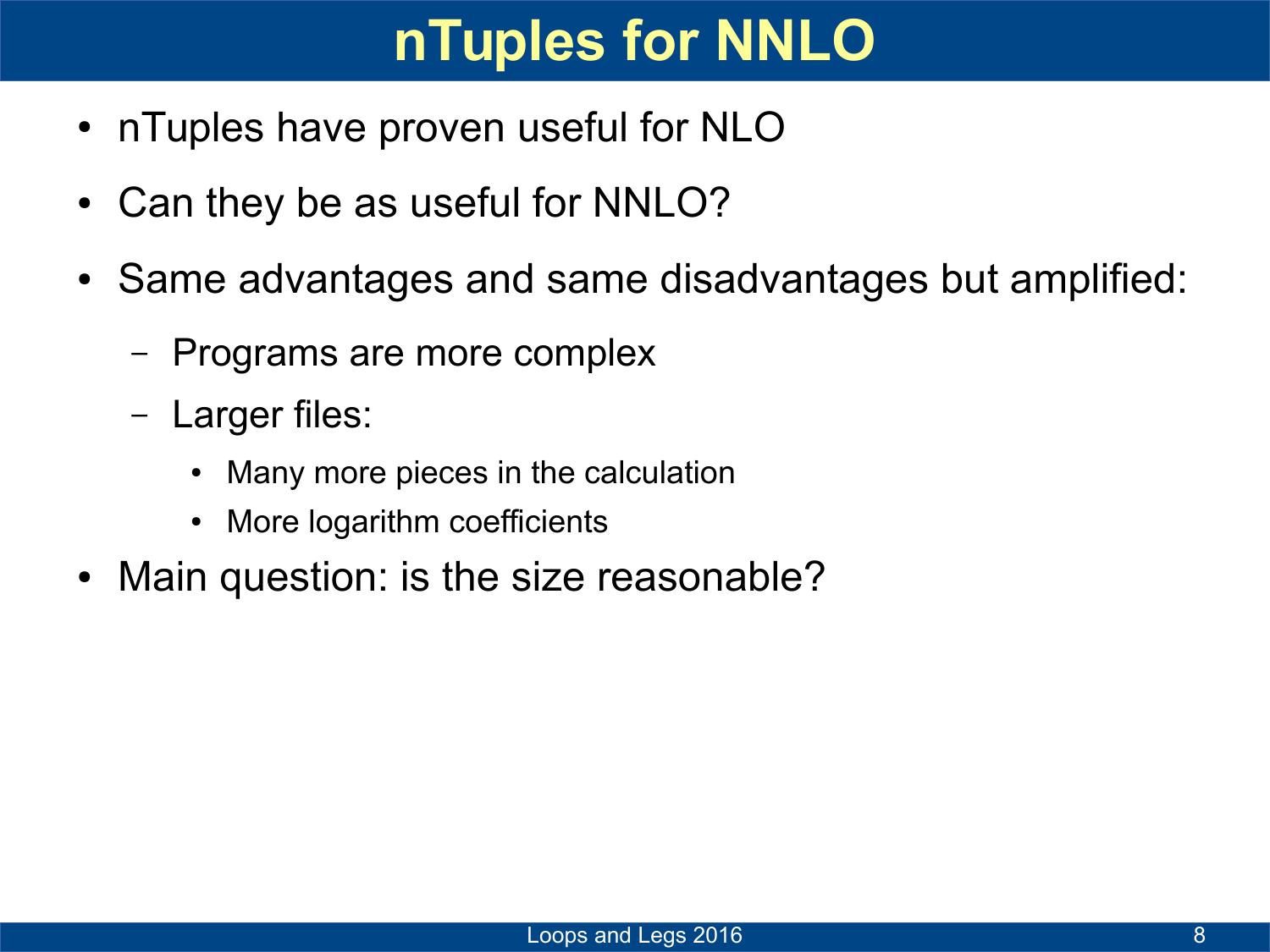## **Experiment in Les Houches**

- Used EErad3 [Gehrmann-De Ridder, Gehrmann, Glover, Heinrich; arXiv:0710.0346] to generate NNLO ntuples for *e+e-* → 3 jets
- Storage structure very similar to NLO nTuples
- Easier than hadronic :
	- No initial state information
	- Strong coupling dependence trivial (no real need to store coefficients of logarithms)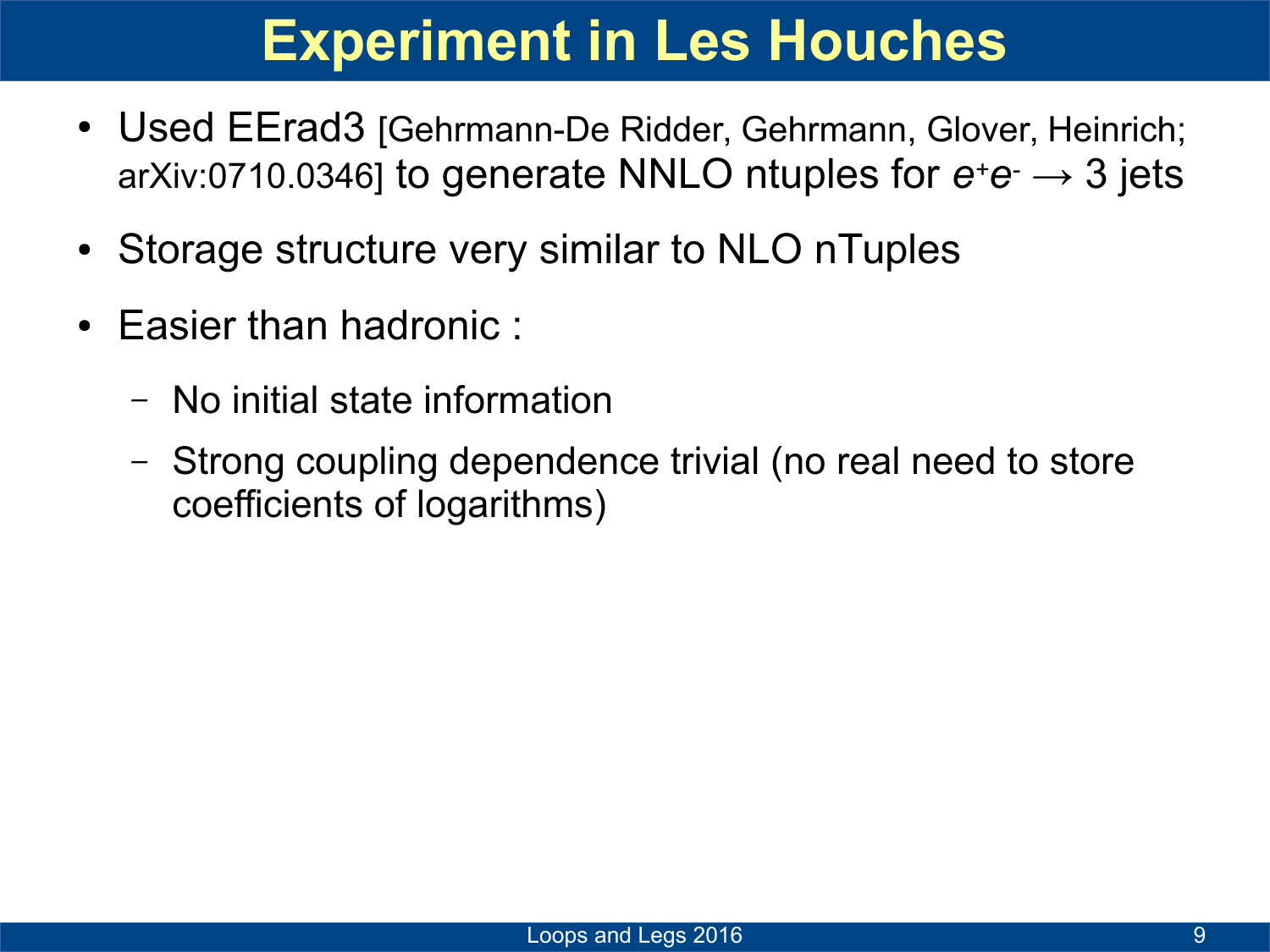#### **Size vs Event number**

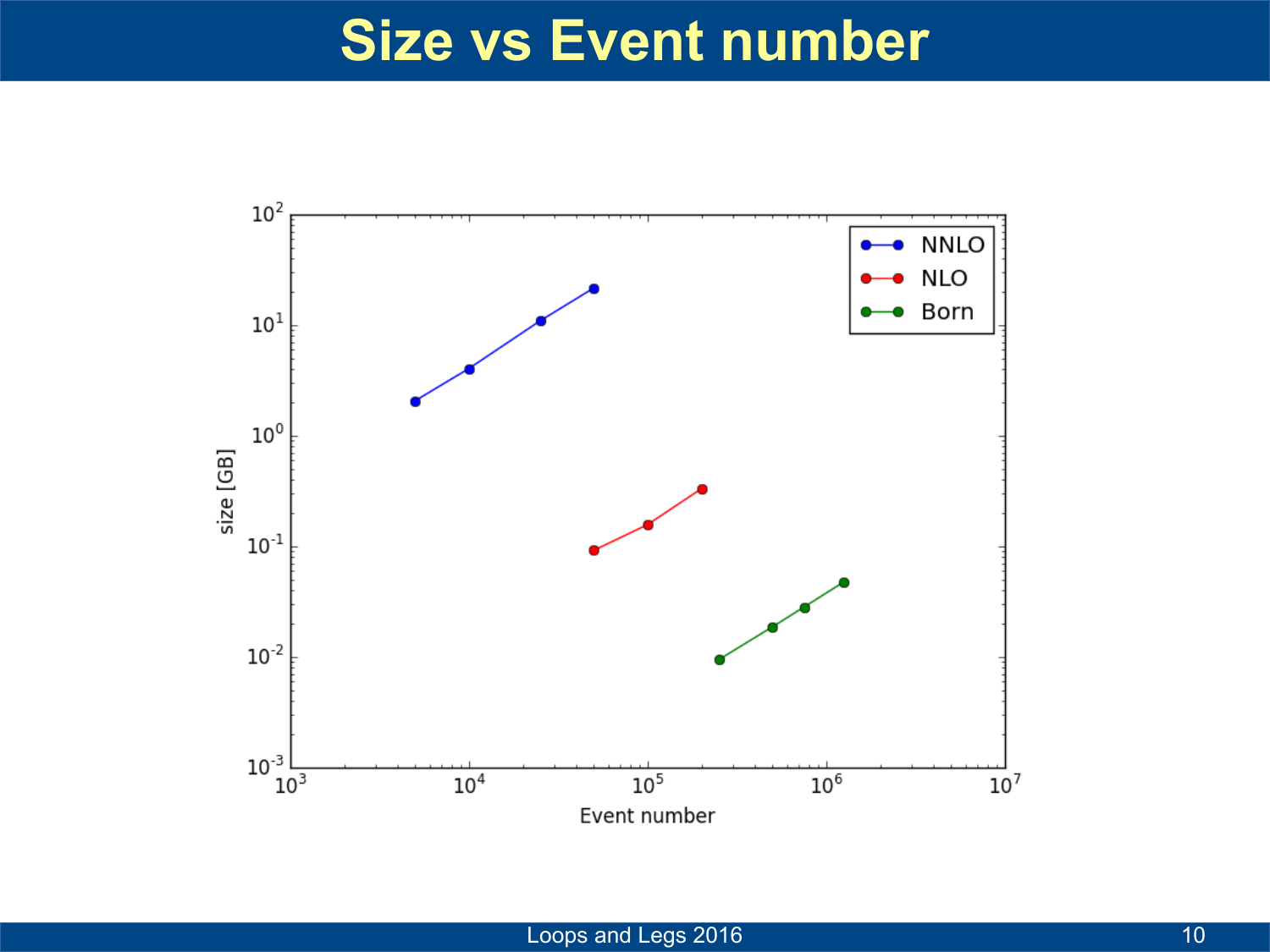# **Using mapping information**

- The most space-consuming part is the double real part
	- More final state momenta
	- Need much statistics because of subtraction terms
- For each real-real phase-space point we have many subtraction terms
- Each of them has a different set of momenta given by a  $(n+2) \rightarrow n$  or  $(n+1) \rightarrow n$  map
- We can save much space if we simply record the mapping that was used instead of the momenta
- The downside is that
	- there is more calculation at the moment of reading the nTuple
	- More coupling between nTuple file and code that produced it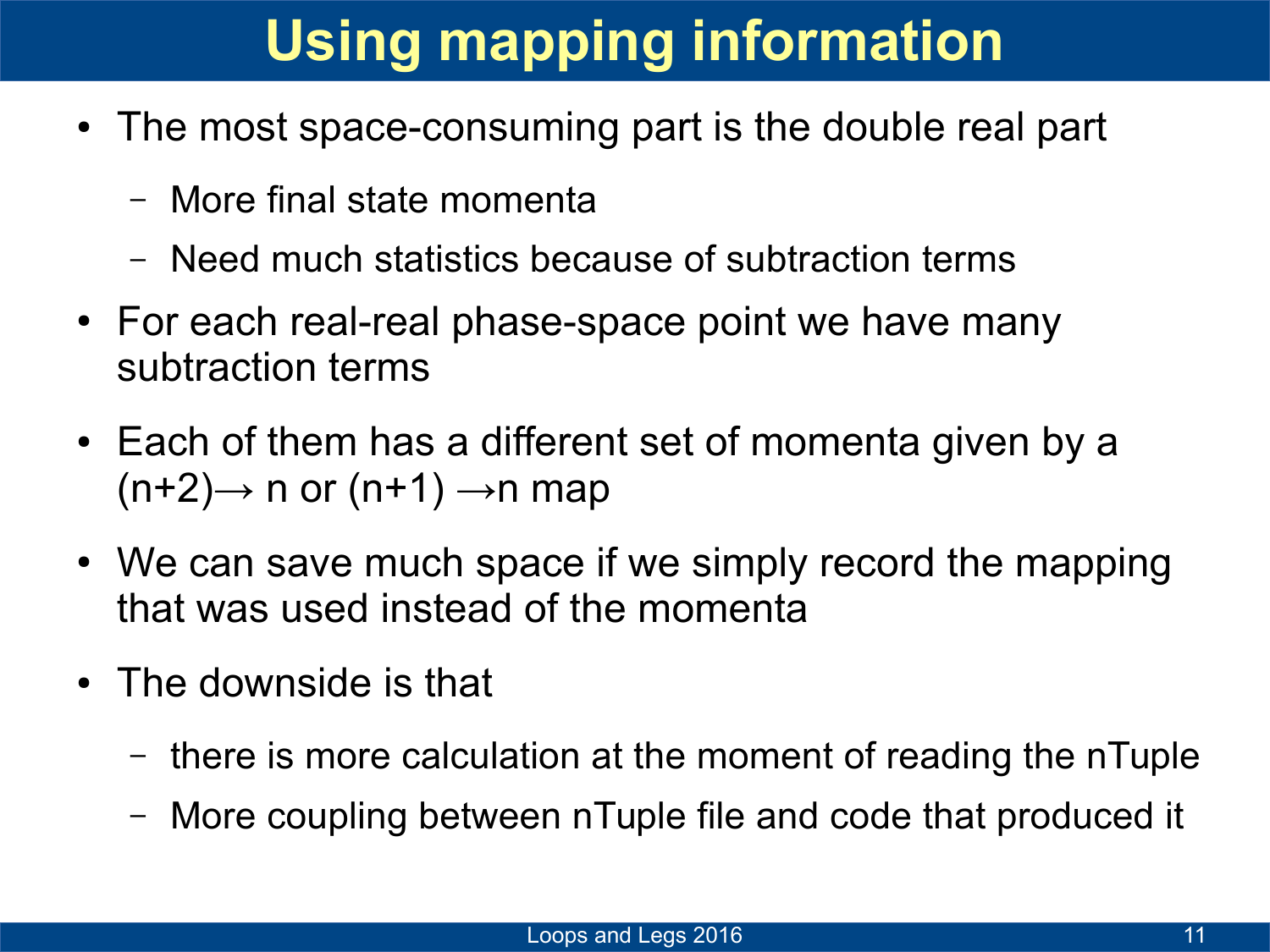#### **Extrapolated file size**

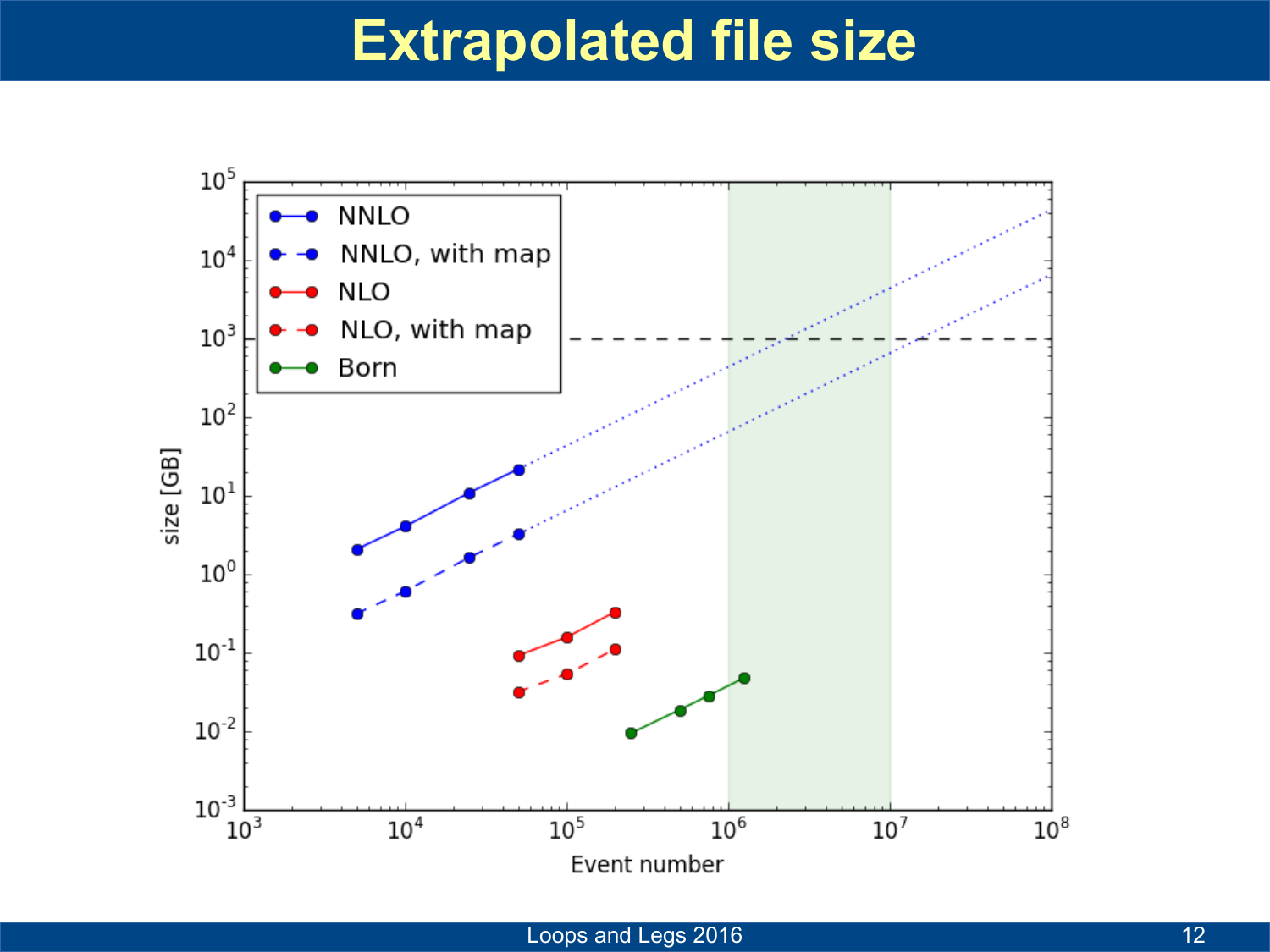## **File sizes**

- EErad3 "true" NNLO calculation with NNLO subtraction
- Processes calculated with the  $q_7$  subtraction or n-jettiness methods look more like two NLO calculations  $\rightarrow$  could be more suitable for nTuple production
- Current programs are optimized for CPU usage, the tradoffs between "unweighting" and run time can be different if one wants to optimise the storage size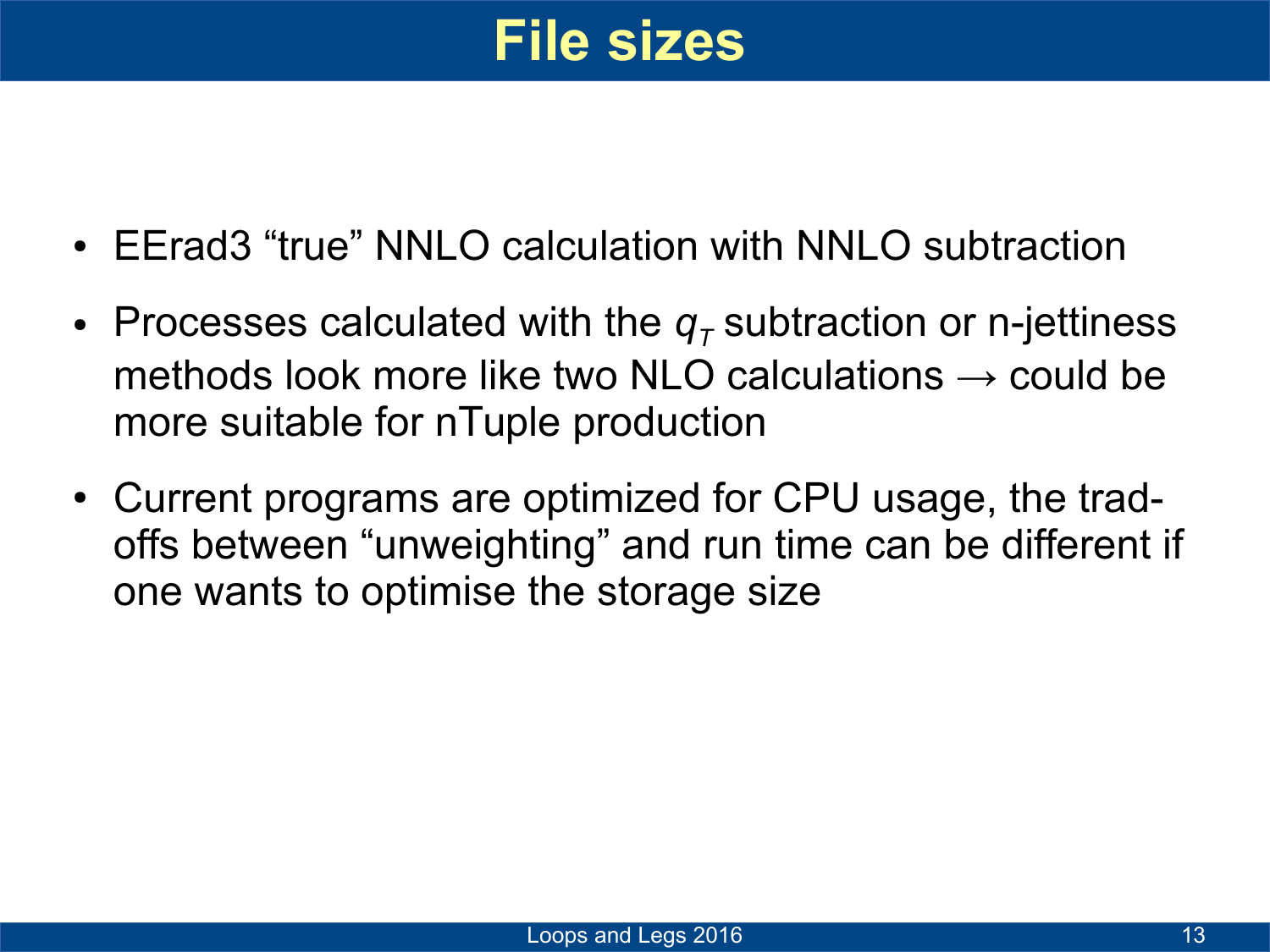## **More effective storage**

- Real phase space has many divergent regions
- Each is made finite by subtraction terms

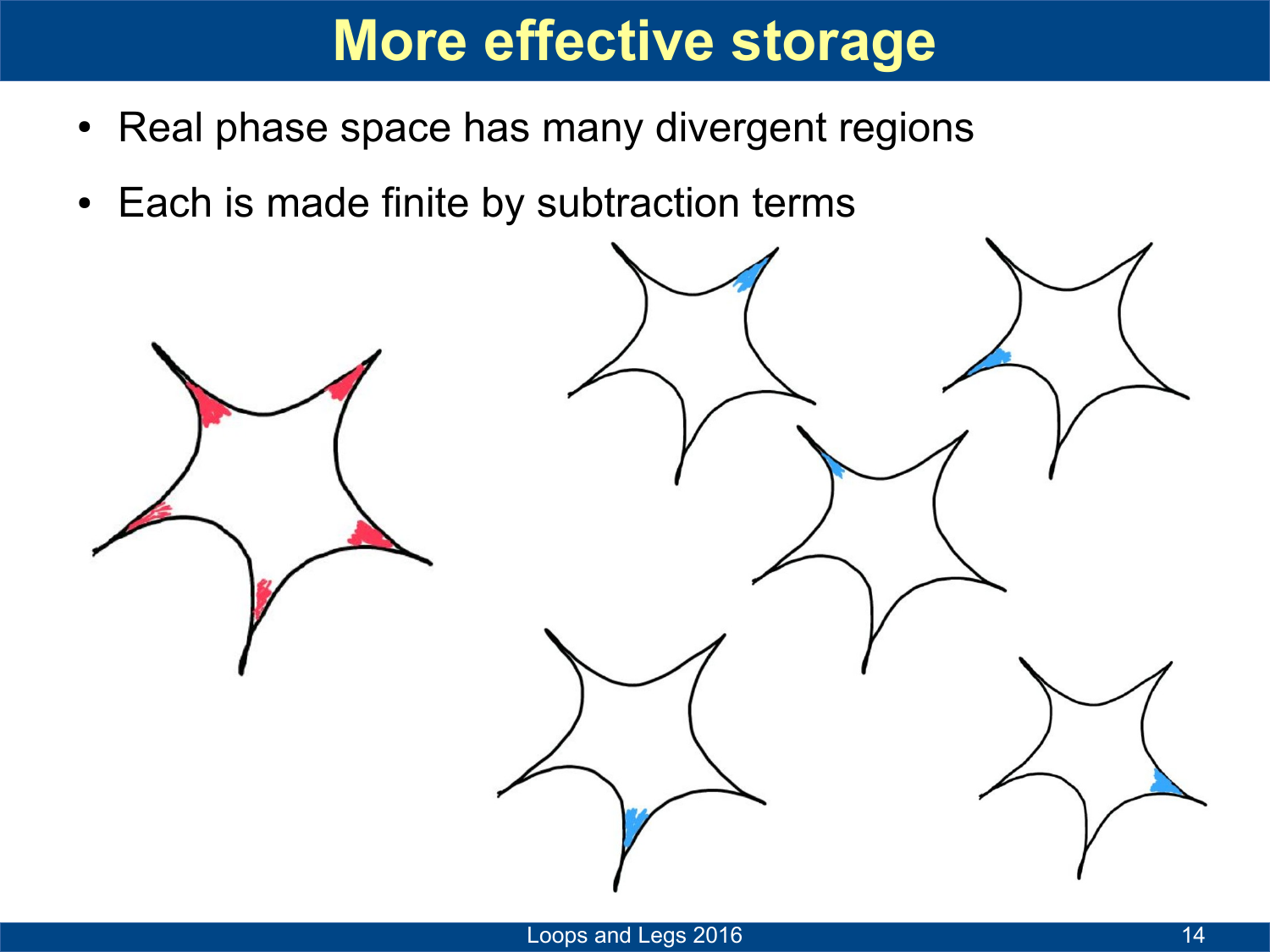## **More effective storage**

- The cancellation between real matrix element and subtraction in the divergent part of the phase space requires a lot of statistics
- Much less is needed where the subtraction term is finite
- At NLO subtraction terms are routinely cut off where they are not needed.
- The subtraction term is integrated analytically as a function of the cut-off
- It is much harder to do at NNLO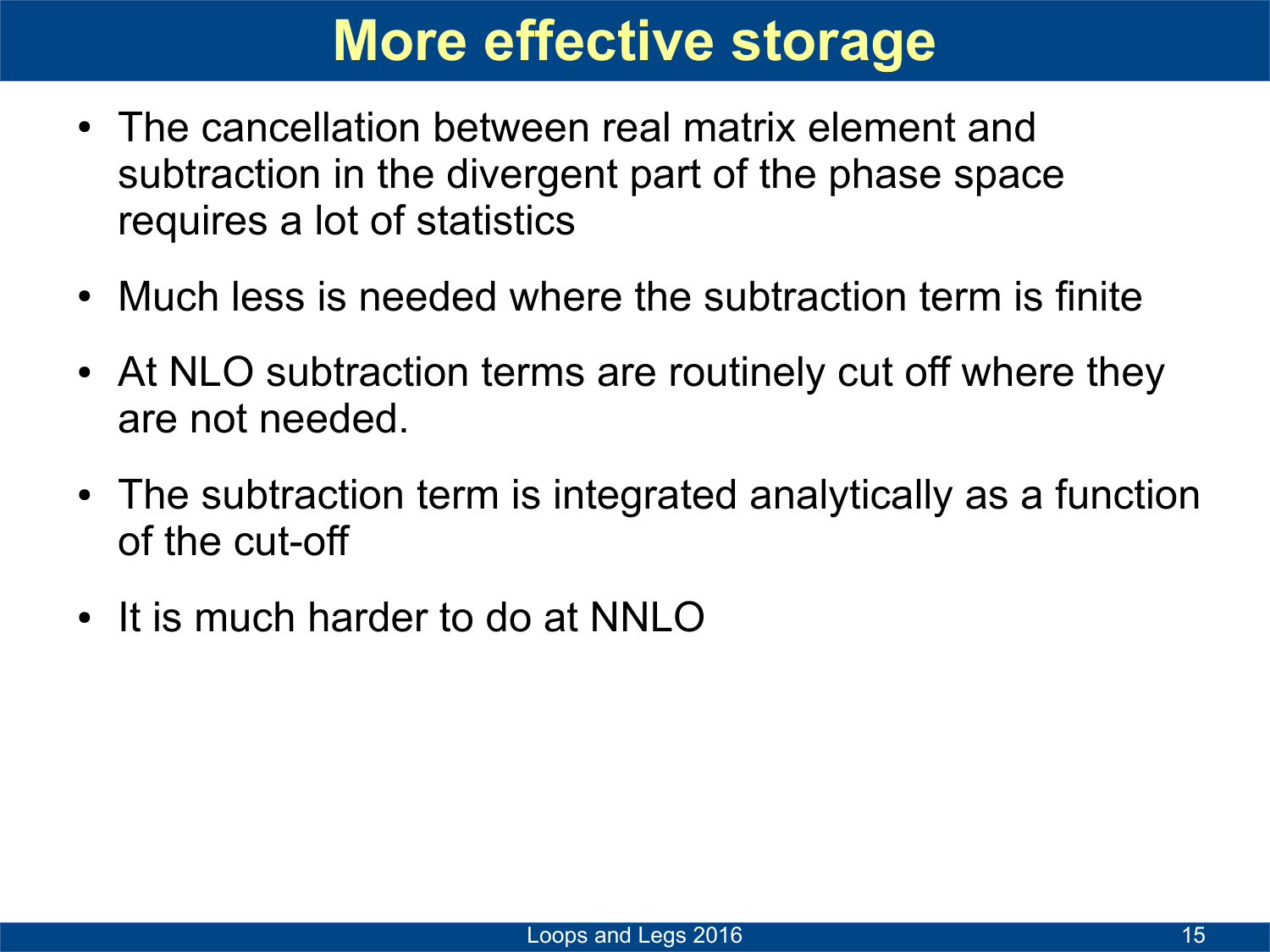## **More effective storage**

- To optimise the storage one can separate the integration in two parts, one where the cancellations happen and one free of cancellations
- The former requires large statistics but the latter does not
- No analytical integration needed, just to run the program once above and once below the cut-off, with different statistics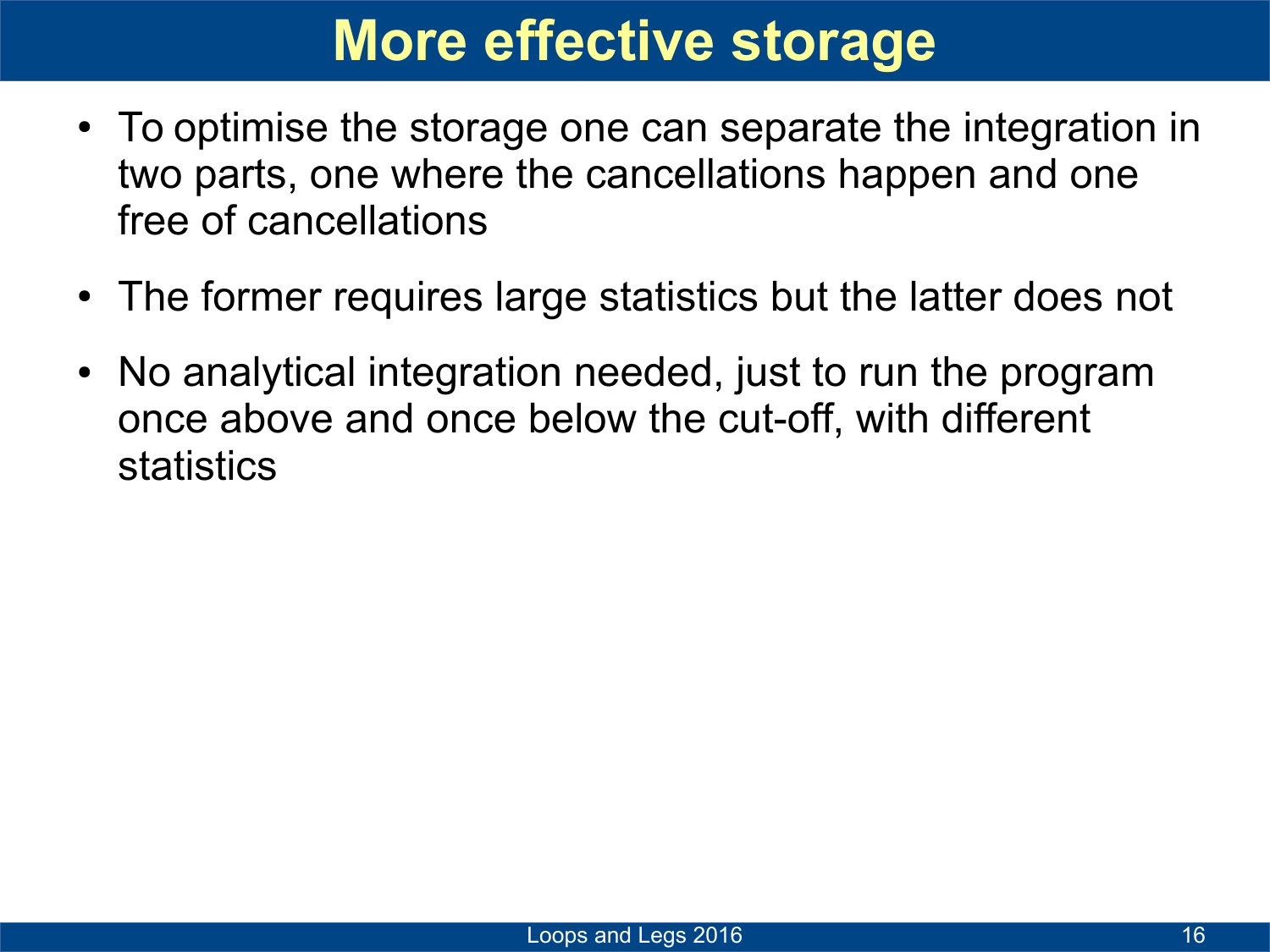# **NNLO nTuple files**

• Trade offs



– How intrusive

 (almost) no | introduce cut-off | reorganise PS modification | integration

– How much calculation at read time/coupling to original code

no use of mapping and use mapping information | information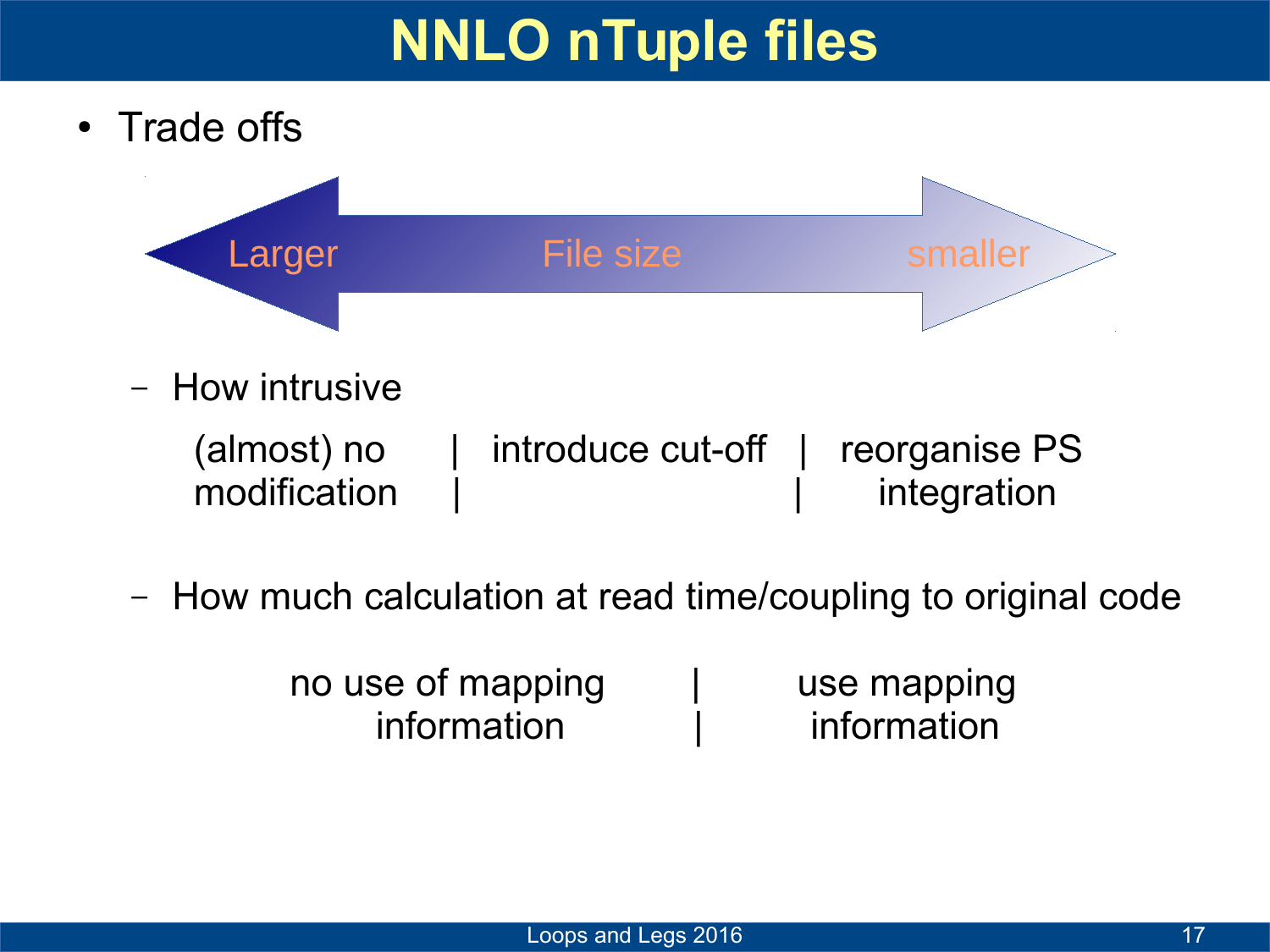- Strong coupling determination are usually done using low multiplicity processes
	- High statistics
	- Well studied
	- Can have NNLO predictions
- High multiplicity processes have
	- A steeper coupling constant dependence
	- Less statistics

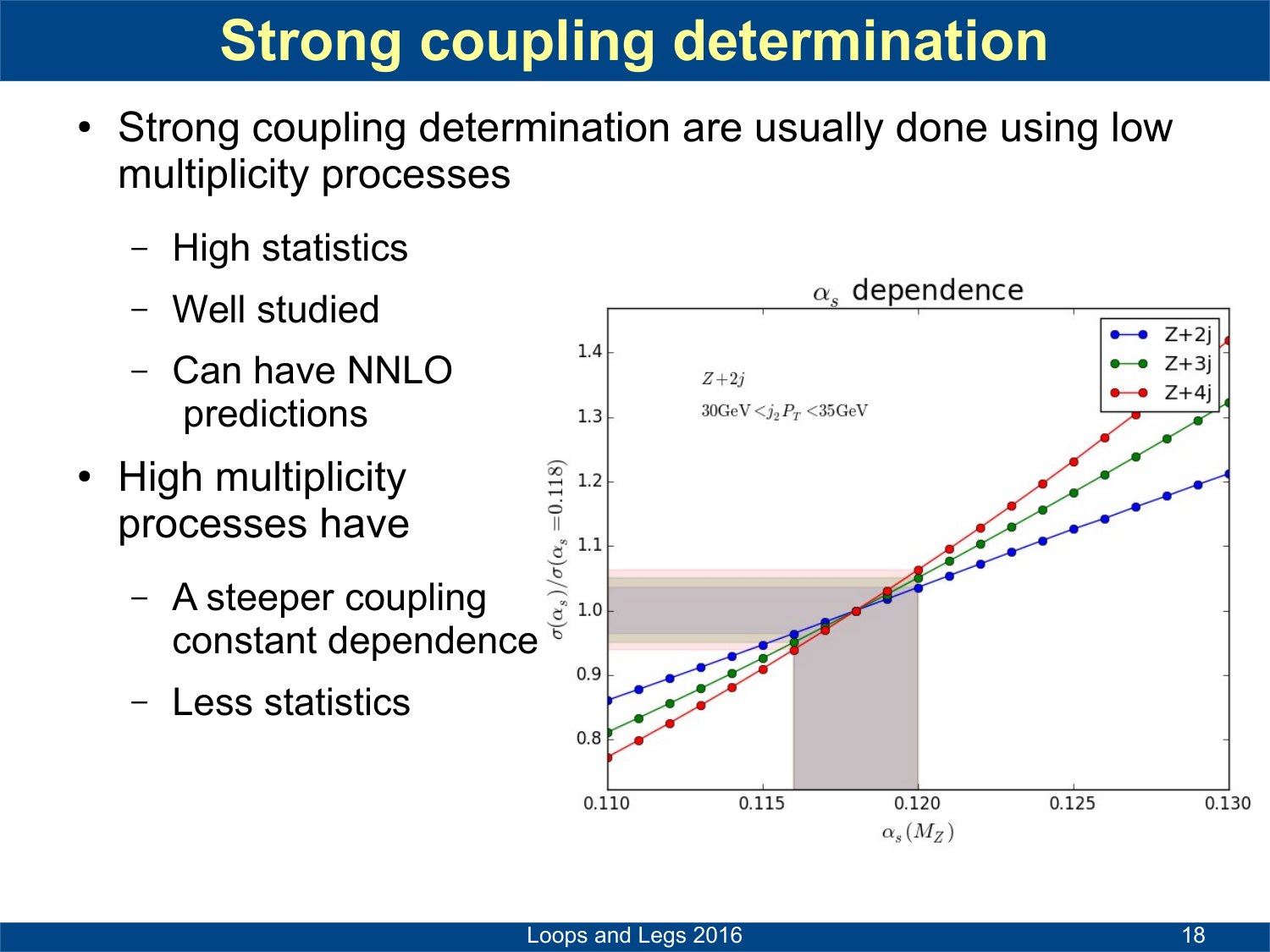- Here we look at the coupling constant dependence in Z+2,3,4 jets
- Compare BlackHat+Sherpa NLO results with Atlas measurement at 7 TeV [arXiv:1304.7098]
- To do this one needs to calculate the NLO theory prediction for several values of the coupling constant, for several pdfs and for all pdf sets to estimate the pdf uncertainty
- It is too much even with nTuples
- We used the BH+Sherpa public nTuples to create fastNLO tables [Britzger, Rabbertz, Sieber, Stober, Wobisch; arXiv:1208.3641]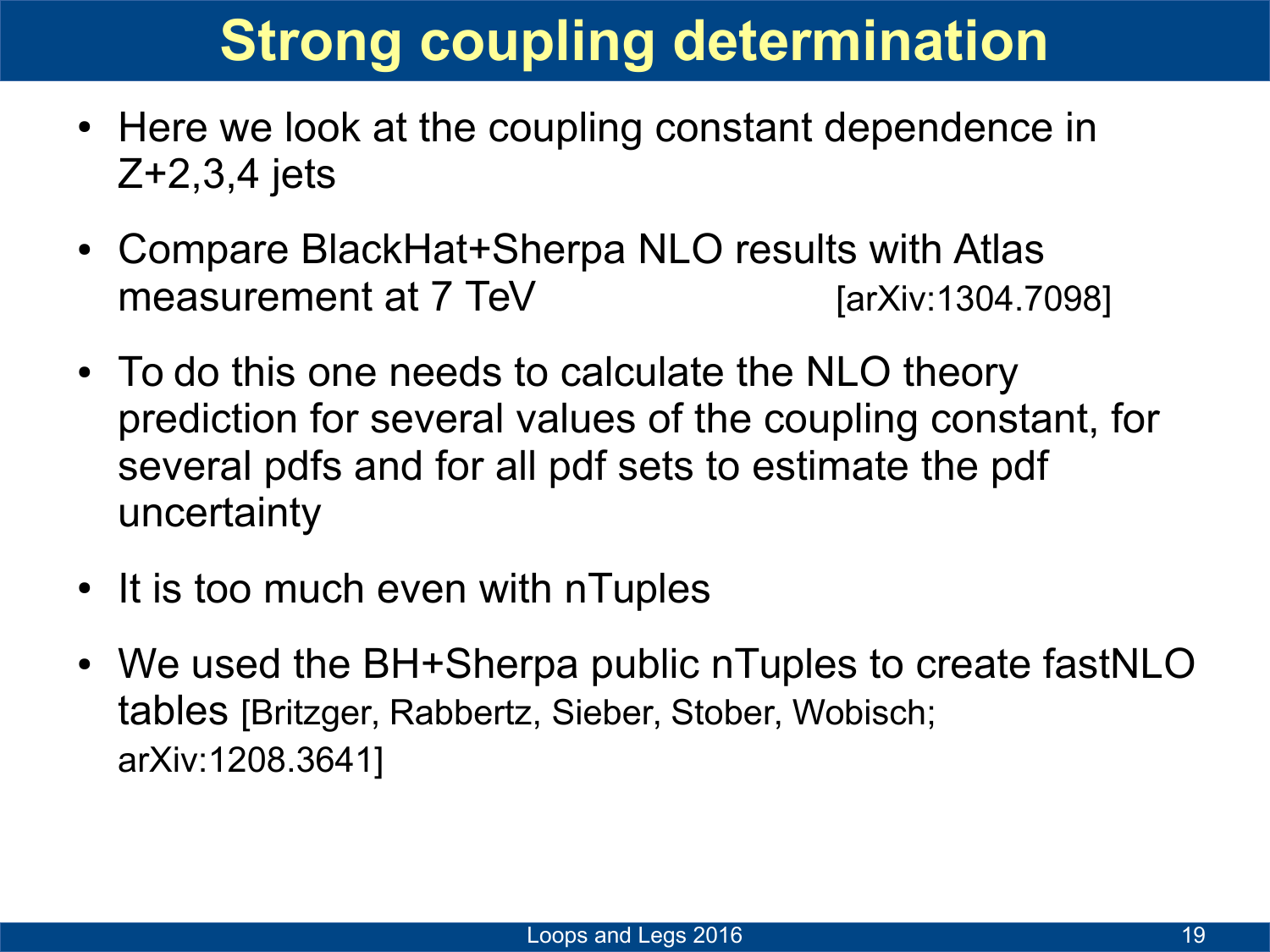- Ingredients
	- Experimental data with error covariance matrix
	- Non-perturbative corrections
	- NLO prediction with error covariance
	- PDF uncertainties with covariance

$$
\chi^2(\alpha_S) = (y_{theory}(\alpha_S) - y_{data})^T C^{-1} (y_{theory}(\alpha_S) - y_{data})
$$

$$
C = C_{exp} + C_{pdf} + C_{theory}
$$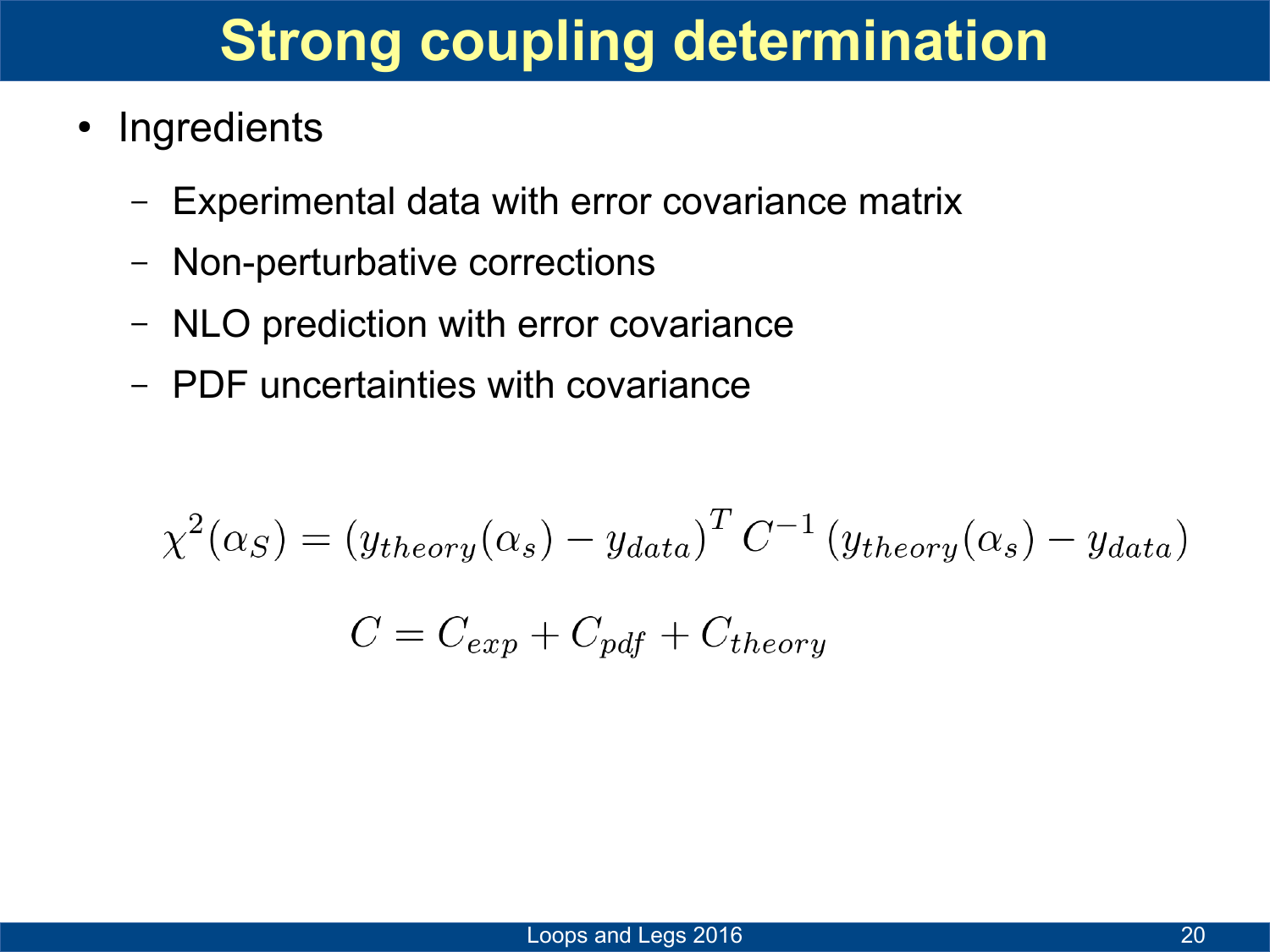- Look at
	- 2nd jet pt
	- 3rd jet pt
	- $-4$ <sup>th</sup> jet pt
	- $-$  2<sup>nd</sup> jet rapidity
	- 3rd jet rapidity
	- $-4$ <sup>th</sup> jet rapidity

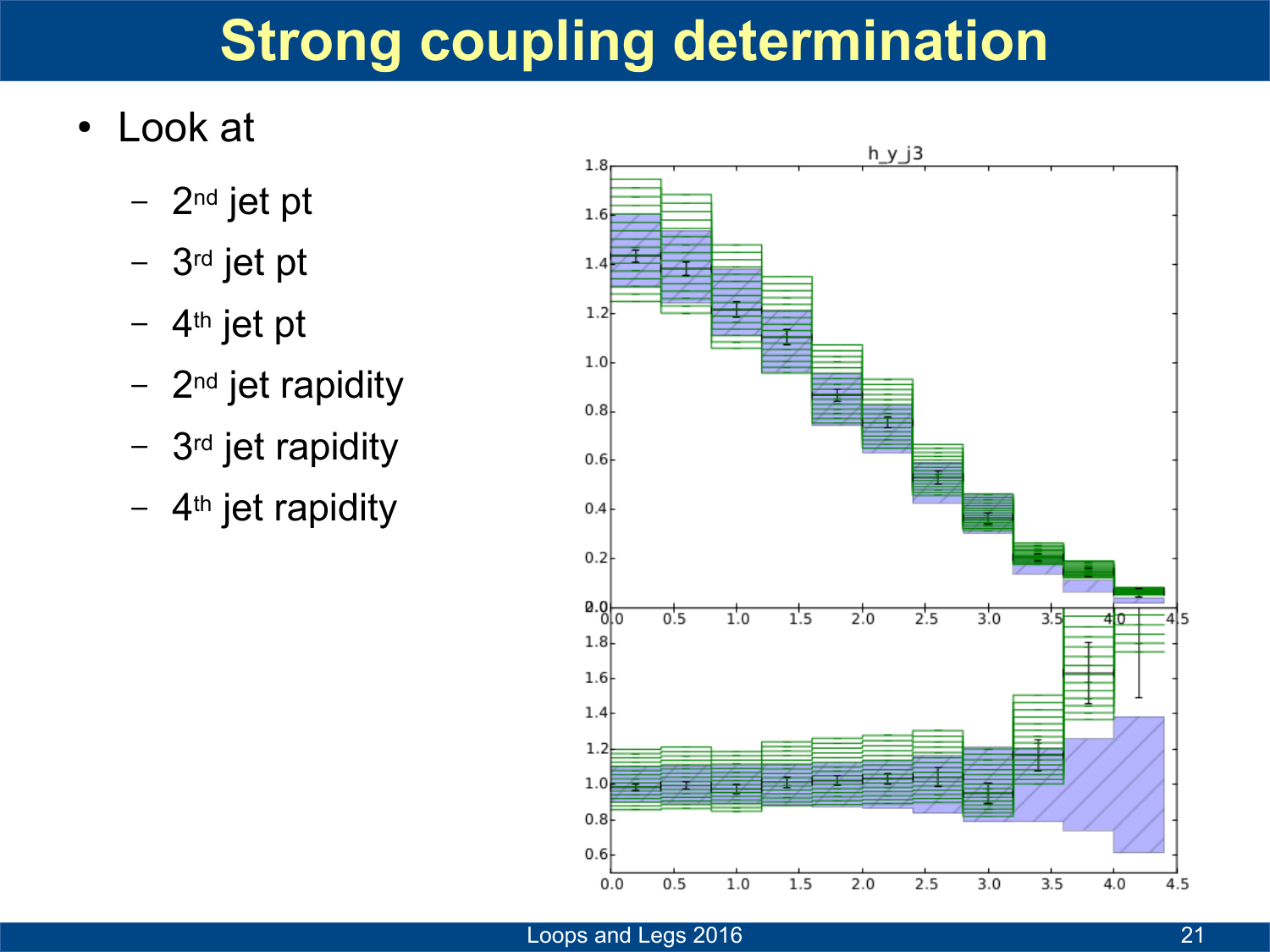- The high multiplicity processes are not quite competitive
- High multiplicity processes are a good place to investigate scale setting issues between predictions and pdfs
- No scale variation

Red: World average

[arXiv:1410.6765]